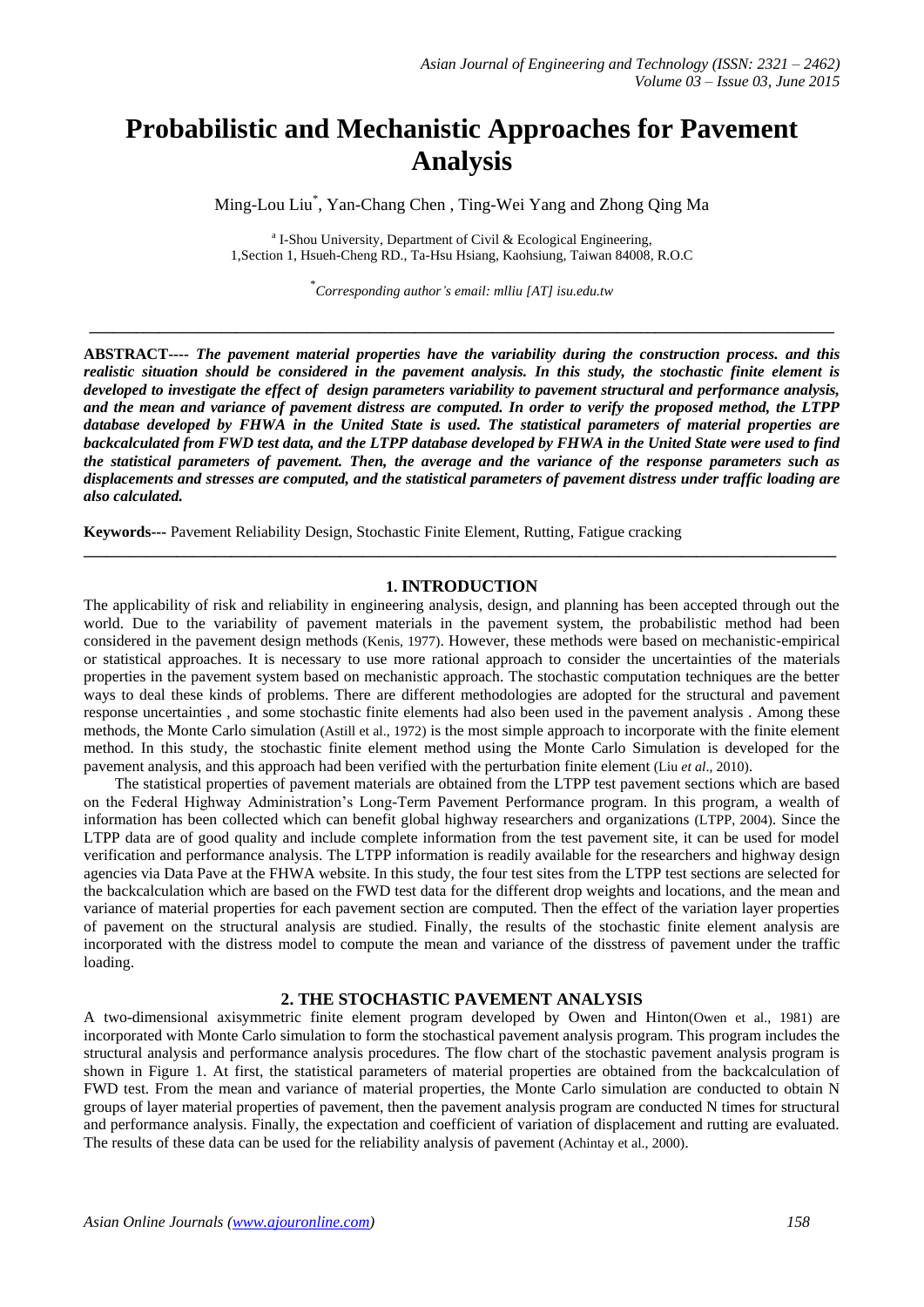

Figure 1. The flow chart of stochastic pavement analysis program

In the following, the models used in stochastic analysis of pavement are introduced for structural and performance analysis. The material properties model used in the finite element program is the two- parameter model which is the simplified from developed by Uzan (Uzan, 1999), and it can represent the behavior of the pavement material. The twoparameter model is expressed as:<br> $F_{\alpha}$  (*I*, **P**) (*I*<sub>1</sub>) k<sub>2</sub>

$$
E = (k_1 P_a) (\frac{I_1}{P_a})^{k_2}
$$
 (1)

in which Pa<sup>*I*</sup>**is** the atmospherical pressure,  $I_1$  is the first invariant of stress tensor, and  $k_1$  to  $k_2$  are the material constants. The Poisson's ratio of material is assumed as constant. One of the most popular models to represent permanent deformation characteristic of the pavement materials under repeated loading is the linear relationship between the plastic strain and the number of repetitions on a log-log scale. This linear relationship can be defined by its intercept, *μ* at load cycle 1 and its slopes, and the plastic strain,  $\varepsilon^p$ , can be written as:

$$
\log \varepsilon^P(N) = \log \mu + s \log N
$$

In this equation, the  $\mu$  and *s* are the material properties. However, it has been shown that  $\mu$  is dependent on the state of stress (Behzadi et al., 1996), and the *s* is related to the state of stress. In this study, the Vermeer plasticity model (Vermer, 1982) is used to compute the plastic strain μ at the first cycle of loading of pavement material. The slope can be obtained from the repeated loading test such as dynamic creep test or dynamic triaxial test. Fatigue cracking is the phenomenon of repetitive load induced cracking. In this study, the number of load repetitions for fatigue cracking, *N<sup>f</sup>* , is the sum of the number of load cycles to crack initiation,  $N_i$ , and crack propagation,  $N_p$ , and it can be expressed as:

$$
N_f = N_i + N_p \tag{3}
$$

The crack initiation is based on the microfracture model, and it had been used in the fatigue cracking in the LTPP test section. The crack propagation model is based on the Paris' crack growth law as shown in the following equation.

$$
N_p = \frac{1}{A} \int_{C_0}^{h} \frac{dc}{\Delta K^n}
$$
 (4)

where,  $N_p$  is number of load repetitions to propagate a crack of initial length  $c_0$  to the surface,  $h$  is the layer thickness.;  $c_0$  is the initial crack length,; *K* is stress intensity factor, and *A*, *n* is the fractural mechanics material properties.

## **3. THE PROBABILISTIC PARAMETERS OF PAVEMENT MATERIALS**

The field material properties for the proposed model were obtained from the FWD (Falling Weight Deflectometer) tests. The two test sites from the LTPP test sections are selected for the backcalculation, and those pavement sections structural information are shown in Table 1. The developed nonlinear finite element program is incorporated with the optimization scheme to backcalculate the nonlinear material properties of test pavement sections. The initial guess of the material properties is obtained first from the linear backcalculation program Modulus. It should be noted that the asphalt concrete material is assumed to be nonlinear model, and the rest of layers are linear model. In the following, the pavement material properties are obtained for the test pavement sections on which the FWD tests were conducted. For each pavement section, the Falling Weight Deflectometer tests were conducted on three different locations, and there are three different drop harmer weights. Table 2 show the material properties obtained from FWD tests for 2 LTPP test sections. The predicted deflections from the backcalculated properties are also compared with FWD test data and the results are shown in Figure 2. The results show the predictions are close to the measured test data for all these LTPP test sections, and the results from the nonlinear model are better than the results from the Modulus model. Since there are 9 groups of material properties for each test pavement section, the mean and coefficient of variation are computed for each test section as shown in the last two rows of Table 2. From these results, it can be seen that the coefficient of variation of the pavement material properties varies from 5.9% to 30.6%.

From above study, it shows that there is the variation of the material properties for each test pavement section, and their effects on the pavement structural and performance analysis will be investigated in the following section.

(2)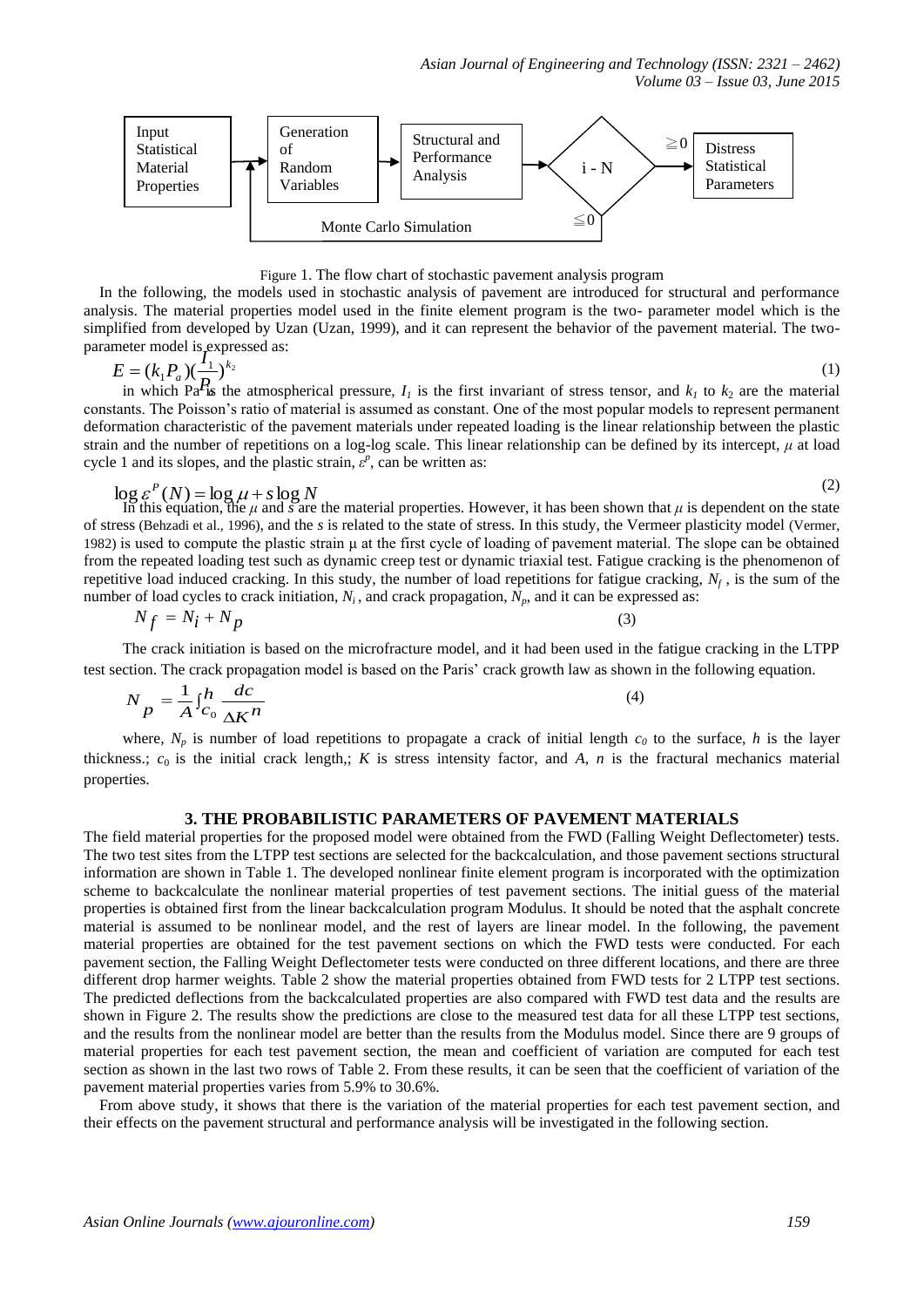| LTPP ID | AC(cm) | Base(cm) | Subgrade(cm) |
|---------|--------|----------|--------------|
| 13-1031 | 29.2   | 22.3     | $\infty$     |
| 53-1801 | 23.4   | 9.4      | $\infty$     |

Table 1. Pavement information for two LTPP test sections



 (a) 13-1031 at 106.7km (b) 53-1801 at 0km Figure 2. The backcalculation and FWD data for ID 13-1031 and ID 53-1801

| 13-1031             |               |       |       |                         | 53-1801        |                      |               |       |                |                         |                |
|---------------------|---------------|-------|-------|-------------------------|----------------|----------------------|---------------|-------|----------------|-------------------------|----------------|
| <b>LOC</b>          | Load<br>(kPa) | $k_1$ | $k_2$ | E <sub>2</sub><br>(MPa) | $E_3$<br>(MPa) | <b>LOC</b>           | Load<br>(kPa) | $k_1$ | k <sub>2</sub> | E <sub>2</sub><br>(MPa) | $E_3$<br>(MPa) |
| 106.7<br>km         | 585           | 10570 | 0.21  | 554                     | 71.1           | $\overline{0}$<br>km | 544           | 15480 | 0.182          | 417                     | 255            |
|                     | 756           | 10480 | 0.20  | 526.5                   | 62.9           |                      | 708           | 15295 | 0.189          | 417                     | 258            |
|                     | 1036          | 11180 | 0.21  | 490.9                   | 63.1           |                      | 986           | 13860 | 0.238          | 331                     | 279            |
| 114.3<br>km         | 589           | 10050 | 0.20  | 531.6                   | 63.5           | 61<br>km             | 552           | 21735 | 0.285          | 315                     | 153            |
|                     | 769           | 10230 | 0.20  | 492                     | 55.7           |                      | 709           | 20865 | 0.304          | 314                     | 152            |
|                     | 1023          | 10700 | 0.21  | 511.3                   | 56.7           |                      | 990           | 21425 | 0.307          | 309                     | 159            |
| 152.4<br>km         | 592           | 12340 | 0.23  | 579.5                   | 58.2           | 114.3<br>km          | 553           | 17870 | 0.279          | 304                     | 147            |
|                     | 759           | 12160 | 0.23  | 534.2                   | 51.6           |                      | 711           | 17005 | 0.295          | 297                     | 142            |
|                     | 1036          | 11770 | 0.24  | 609.7                   | 51             |                      | 985           | 18090 | 0.286          | 302                     | 146            |
| Ave.                |               | 11053 | 0.21  | 537                     | 59             | Ave.                 |               | 17958 | 0.263          | 334                     | 188            |
| <b>CV</b><br>$(\%)$ |               | 7.7   | 5.9   | 7.3                     | 10.2           | <b>CV</b><br>$(\%)$  |               | 16.0  | 18.3           | 14.4                    | 30.6           |

Table 2. The material properties for pavement sections ID 13-1031 and ID 53-1801

Ave.: Average CV=Coefficient of Variation

# **4.THE EFFECT OF MATERIAL VARIATION TO PAVEMENT PERFORMANCE**

It's important to investigate the effect of material variation to pavement response. The four pavement sections selected from LTPP database are analyzed. The loading information is based on dual wheel loads which the radius and tire pressure are 10.7cm and 483kPa for pavement analysis. The statistical parameters of material properties as shown in Tables 2 are used for the pavement structural and performance analysis. The number of Monte Carlo Simulation to generate the material properties should be determined before the pavement analysis. The Monte Carlo finite element solutions of pavement displacements were obtained using 100, 200, 400 and 1000 sets material properties which were generated based on normal distribution, From the convergent study the means and coefficient of variation of displacements are close when the number of simulation is greater than 400 sets. In the following study, the Monte Carlo solutions were obtained using 400 sets of material properties, and the average and coefficient of pavement response parameters are computed due to the variation of the material properties.

The effect of material variation to pavement structural and rutting analysis for four LTPP test sections are analyzed in the following. Figure 3(a) shows the expected values of surface vertical displacements on the radial direction for ID 13- 1031 and ID 53-1801, and the results are compared with the displacements which the coefficient of variation is zero. The largest relative difference of percent are 1% and 5.5% with and without considering the material variation for ID 13-1031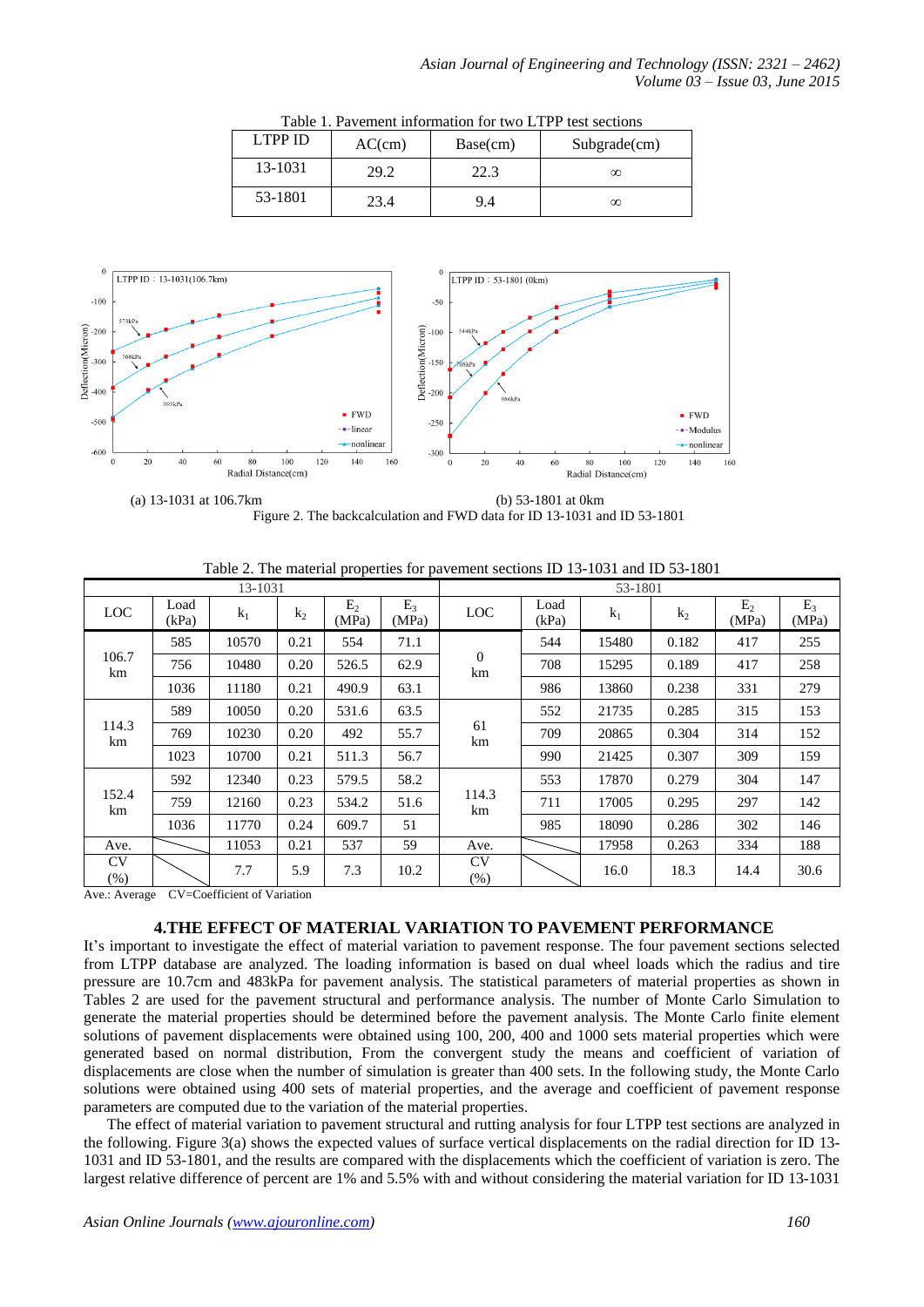and ID 53-1801. From Figure 3(b), the coefficient of variation of vertical surface displacement is 20% at the center of loading and it increases with the radial distance for ID 53-1801, and the coefficient of variation of vertical surface displacement is 15% at the center of loading, and the value is decreased with the radial distance.

The stresses from the structural analysis are used for the rutting and fatigue cracking computation, and the expected values and the coefficient of variation of rutting with the number of traffic loading are calculated. Figure 4 is the effect of material properties to the rutting of pavement under the traffic loading for ID 13-1031 and ID 53-1801. It can be seen that the largest relative difference with and without considering the material variation is 5.38% for ID 53-1801, and the coefficients of variation are 17% and 20% for ID 13-1031 and ID 53-1801 at the center of loading. It also shows that there is a little effect for the coefficients of variation of rutting with the number of load repetition for ID 53-1801.

In the fatigue cracking analysis, the resilient modulus of pavement were backcalculated from FWD tests, and the fracture mechanics properties A and n were obtained from the repeated shear tests. The effect of material variation to the fatigue cracking for ID 13-1031 and ID 53-1801 is shown in Figure 5, and the cracked area of pavement with the material variation is greater than that without material variation about 12% for ID 13-1031, and the difference is small for ID 53- 1801. It also shows that the number of crack initiation is small for considering the material variation.



#### **5. CONCLUSION**

In this study, the stochastic finite element program is developed and applied to the reliability based pavement performance analysis. The important results from this study can be summarized:

1. From the backcalculation analysis of four LTPP test sections, the results show that the coefficient of variation of material properties varies from 8.7% to 30.6%, and these values should be considered in the pavement analysis.